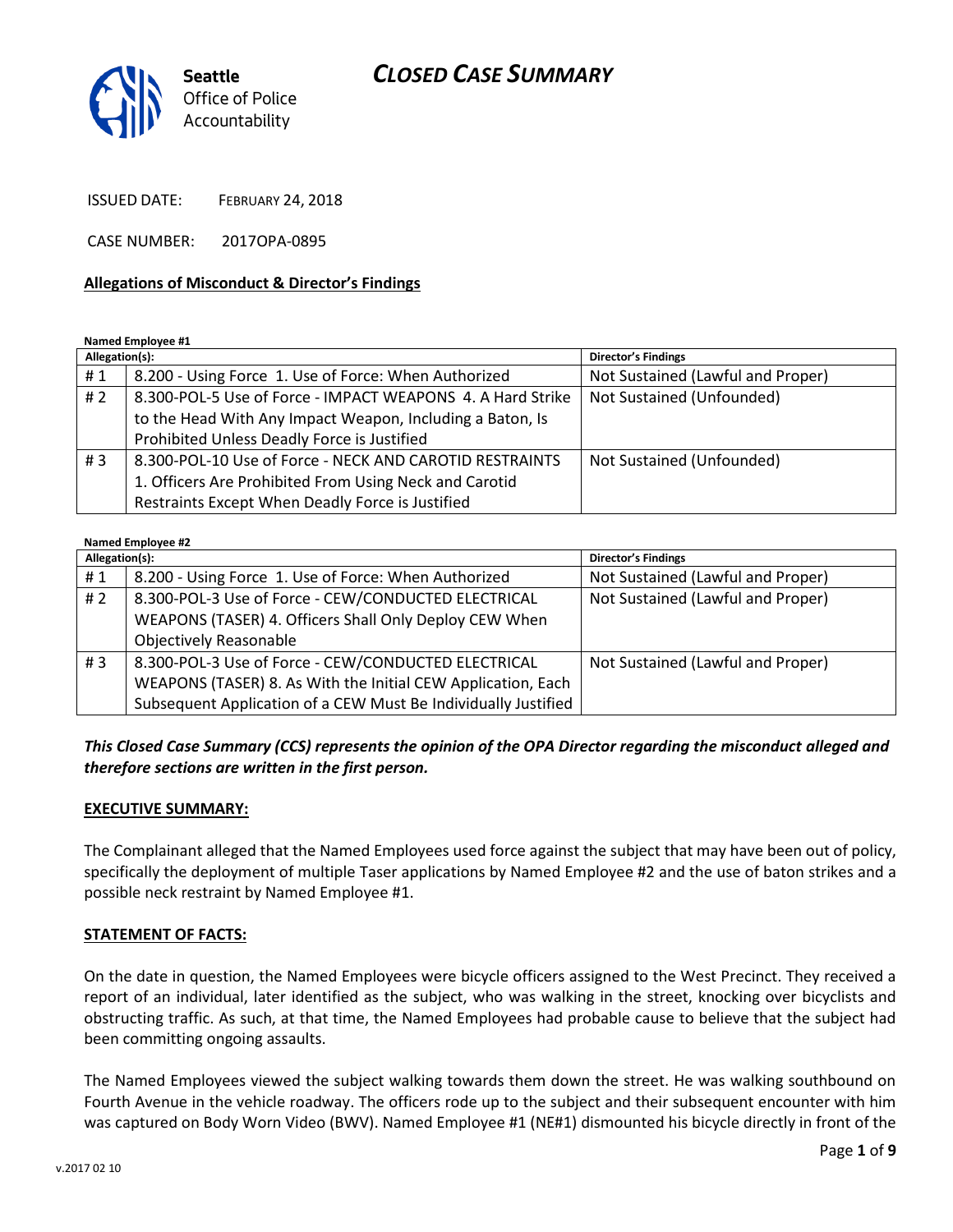

OPA CASE NUMBER: 2017OPA-0895

subject and placed it in front of his body, as if to use it as a barrier between himself and the subject. The subject struck NE#1 with an open hand, pushing him back. The subject began to approach NE#1 again aggressively stating "who wants it." At that time, he received a Taser warning from NE#2, who was to NE#1's left and also facing the subject. In the midst of that Taser warning, the subject approached NE#1 again as if to assault him and NE#2 used his Taser. It was effective and the subject fell to the ground. He stayed on the ground for several seconds and the officers approached him in an apparent attempted to take him into custody. However, the subject began actively resisting the officers kicking them and flailing his arms from side to side.

The Named Employees used additional force, including two more Taser applications, a kick, knee strikes, and baton strikes, which are all addressed below. Even though this force, which appeared substantial, was used against the subject, he continued to resist and the officers were largely unable to control him and take him into custody. Ultimately, another officer arrived on the scene and helped subdue him. The Named Employees ceased using force at that point and the subject was handcuffed and secured.

Based on the level of force used and the fact that one of the Taser prongs had gotten lodged into the subject's hand, the force used was classified as Type III and this incident was screened with the Department's Force Investigation Team (FIT). FIT came to the scene and investigated this case. FIT collected video evidence, interviewed the involved and witness officers, interviewed the subject, and reviewed the subject's medical treatment records. FIT also interviewed nine civilian witnesses (several more than once) who witnessed the force and four others who were determined not to have witnessed it. Virtually all stated that they perceived the subject as violent and aggressive both prior to and during his interaction with the Named Employees. Only two alleged that the force seemed potentially excessive; however, neither of these witnesses initiated an OPA complaint.

The Complainant in this matter was an employee at Buffalo Wild Wings who was working in the vicinity of and during the time of the incident. She was interviewed by FIT during its canvass of the scene. While she stated that she did not directly witness the force used and only saw the officers and the subject after the force application, she indicated that she wanted to make an excessive force complaint against the officers. The basis of that complaint was her belief that "the subject appeared to have his hands up the whole time and the officers used excessive force on the subject." Her complaint was referred to OPA by the FIT Sergeant.

OPA's investigation consisted of reviewing the comprehensive FIT file and the evidence and interviews therein, as well as conducting its own interviews. OPA interviewed the Named Employees (NE#1 twice), a witness officer, and the subject. OPA attempted to interview the Complainant, calling her several times and leaving her multiple voicemails. She did not respond to OPA and, thus, was not interviewed as part of this case. OPA also attempted to interview both of the other civilian witnesses who believed that the force was potentially excessive. One did not respond to OPA. The other was equivocal as to whether she believed the force to be excessive. She reported observing the subject initially attack the officer with his fists and push their bikes. She indicated that he was trying to fight them and did not appear to intend to flee at any point. She said that the officers were trying to restrain the subject but he was hitting them. The witness reported that an officer struck the subject with a baton in the arm area and that those strikes did not slow the subject down. She ultimately reported that she thought the force was "a little much" but that she was surprised how strong the subject was.

The Named Employees' statements to OPA were largely consistent with their FIT interviews. The substance of both statements is discussed more fully below and in the Case Summary.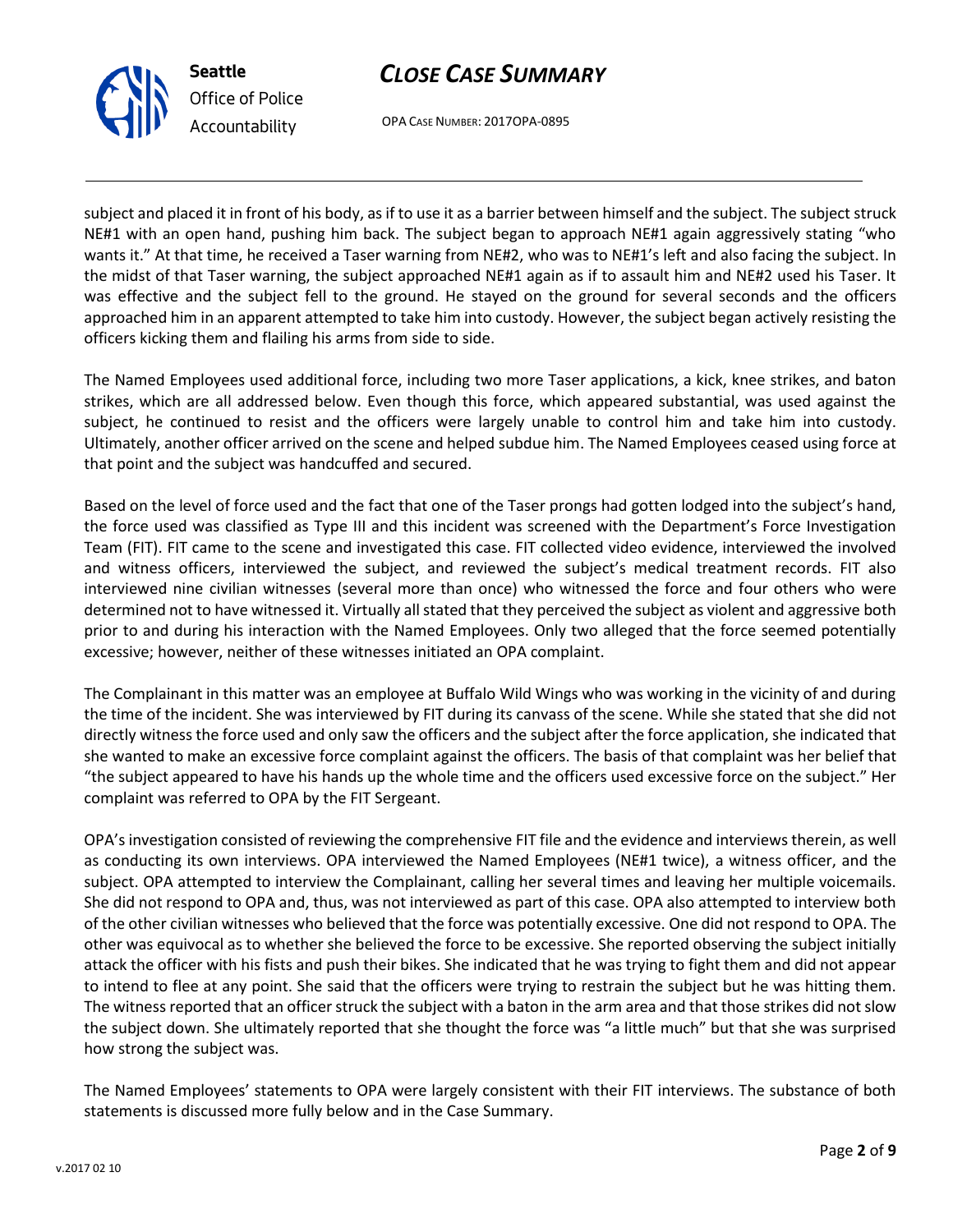OPA CASE NUMBER: 2017OPA-0895

The subject told OPA that he did not recall much of the incident and that he had used both marijuana and PCP on that date. He said, however, that when he watched the video of the incident after the fact he believed the force to have been excessive.

Lastly, OPA, like FIT, reviewed and analyzed the Department and private party video of this incident. This analysis is set forth more fully in the Case Summary.

### **ADMINISTRATIVE NOTE:**

OPA is tasked with conducting investigations into allegations of police misconduct. Until the Inspector General is selected and put into place, the OPA Auditor continues to be responsible for reviewing those investigations once they are completed and evaluating whether they are thorough, objective and timely. Timeliness is generally a fairly clear standard, even if it changes from one Auditor to the next. Thoroughness and objectivity are much more subjective. In some cases, whether a case is thorough can be evident for anyone to see; for example, where OPA failed to engage in necessary efforts to locate and interview a complainant. In other cases, such as this one, the standard is more nebulous.

In this matter, while the Auditor found OPA's investigation to be timely and objective, he declined to certify it as thorough. Part of the Auditor's rationale appears to be that he has a different interpretation of the BWV, specifically, the application of NE#1's baton to the subject's face/neck area. The Auditor states that "OPA did not adequately evaluate the video evidence relating to the use of force"; however, what it appears that the Auditor is actually saying is that OPA did not evaluate the evidence in the same manner as he did and reach the same conclusions. Indeed, the Auditor explicitly writes with regard to his interpretation of the video evidence: "[NE#1's and the Training Unit's] descriptions do not match what I see on video." This is not, in my opinion, a proper basis for deeming an investigation to be not thorough. Perhaps there is simply a disagreement between OPA and the Auditor as to what the video shows. Another possibility is that the Auditor is right and what he interprets the video as showing is what occurred. However, the Auditor's interpretation could also be incorrect and, itself, unsupported by the video evidence. Either way, a disagreement concerning the evaluation of evidence should not impact the thoroughness of an investigation. It is an entirely subjective and, in a respect, an unfair standard to apply to OPA. Moreover, the OPA investigator, himself, does not make a definitive determination as to the evidence and what it proves or disproves. I do. To the extent the Auditor disagrees with my findings, that is a separate argument all together, not a referendum on the thoroughness of this investigation.

Further, while the Auditor asserts that the video evidence is inconsistent with NE#1 using a modified cross-face technique with his baton, I am unsure what evidence or expertise he is basing this conclusion on. Notably, OPA based its interpretation of the baton use both on its viewing of the video, the law enforcement experience of its staff, and on the report written by a Lieutenant who has long been a Department trainer on force and defensive tactics and was a supervisor in the Training Unit. The Lieutenant indicated that, while NE#1's use of his baton was not a trained technique, he believed it was "derived" from the cross-face. I credit the Lieutenant's interpretation and expertise in this area over that of the Auditor, particularly where the Auditor provides no concrete explanation for why he believes this interpretation to be incorrect.



**Seattle**

*Office of Police Accountability*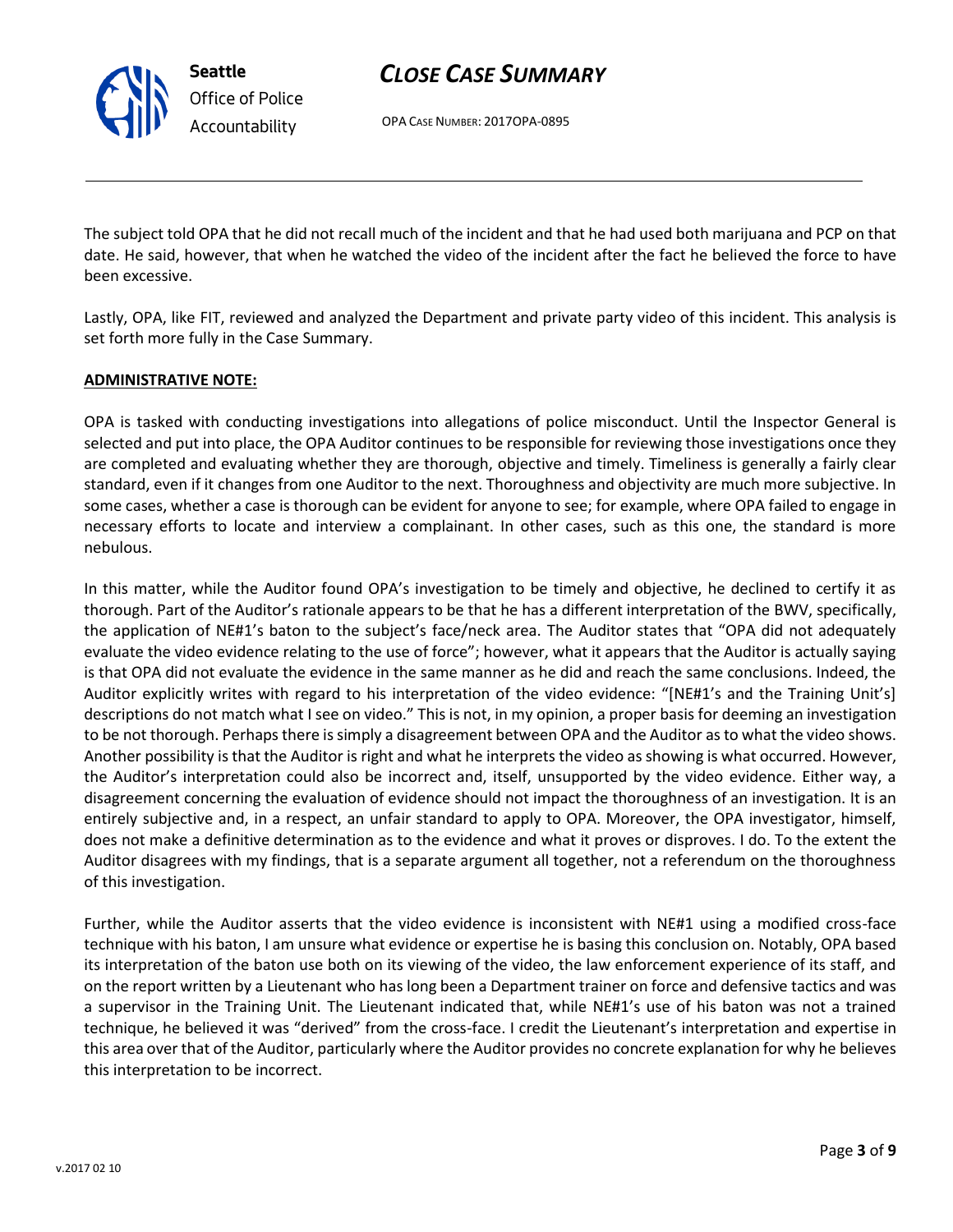

OPA CASE NUMBER: 2017OPA-0895

In addition, I disagree with the Auditor that there was a discrepancy between the video evidence and NE#1's statement concerning when he was first struck by the subject. NE#1 stated at his OPA interview that he "felt like" the subject hit him in the shoulder with the subject's "right closed fist." He did not, however, stated that this was definitively what occurred. This was consistent with the subject's FIT interview, during which he stated that when he was first struck by the subject it felt as if the subject had "punched him." However, he also did not state in his FIT interview that he was actually hit with a closed fist. Even if he had made this exact statement and there was a nominal discrepancy, whether the subject gave NE#1 a hard strike to the shoulder with an open hand or closed fist is absolutely irrelevant to whether NE#1 had a lawful basis to then use force and regarding whether the level of force was within policy. As such, it should not ultimately have any bearing on the thoroughness of OPA's investigation.

I also disagree that OPA did not fully explore the force used by the officers and ask sufficient questions to determine whether each application of force was reasonable, necessary and proportional. While the Auditor may feel otherwise, I believe that the assigned OPA investigator's comprehensive and targeted interviews, coupled with the extensive statements given by the Named Employees to FIT, were more than sufficiently thorough and clearly illuminated the facts necessary to determine whether the force was consistent with policy.

Lastly, the failure to de-escalate was not an allegation in this case. The Auditor approved the classification of this investigation and, thus, inherently agreed that there was no need to evaluate whether or not the officers properly deescalated prior to using force. Thus, it seems unfair to then criticize OPA for not exploring whether or not the Taser application improperly escalated this incident or "whether it would have been possible [for the Named Employees] to instead back away from the subject and monitor/contain him while waiting for additional officers to arrive." I note that these are not elements of the allegations actually classified in this matter. I further note that had OPA asked these questions, as the Auditor apparently expected, it very well could have run afoul of the Collective Bargaining Agreement with the Seattle Police Officers' Guild, which requires advance notice of areas of questioning prior to an officer's interview. I also believe that such action on the part of the Named Employees would not have been feasible, safe, consistent with tactics or training, or in line with the Department's and public's expectations of officers' conduct.

Ultimately, while I disagree with the Auditor's conclusions and decision to deem this case not thorough, he is entitled to this belief based on the function of his role. That we publicly disagree is not a negative. It is instead proof that the system is functioning as it is supposed to and that all actors are taking their responsibilities seriously and critically approaching this work.

## **ANALYSIS AND CONCLUSIONS:**

## **Named Employee #1 - Allegation #1** *8.200 - Using Force 1. Use of Force: When Authorized*

NE#1 used the following force on the subject: a kick, approximately 10 baton strikes, two jabs of the baton into the subject's ribs, and pressing the baton into the side of the subject's face/neck area to attempt to cause the subject to flip onto his stomach.

The subject failed to comply with NE#1's initial direction to him to stop. Indeed, he pushed through the bicycle that NE#1 was holding up as a barrier and pushed NE#1, himself, shoving him backwards. The subject then again aggressively advanced towards NE#1 and was apparently readying himself to assault NE#1 again. This is supported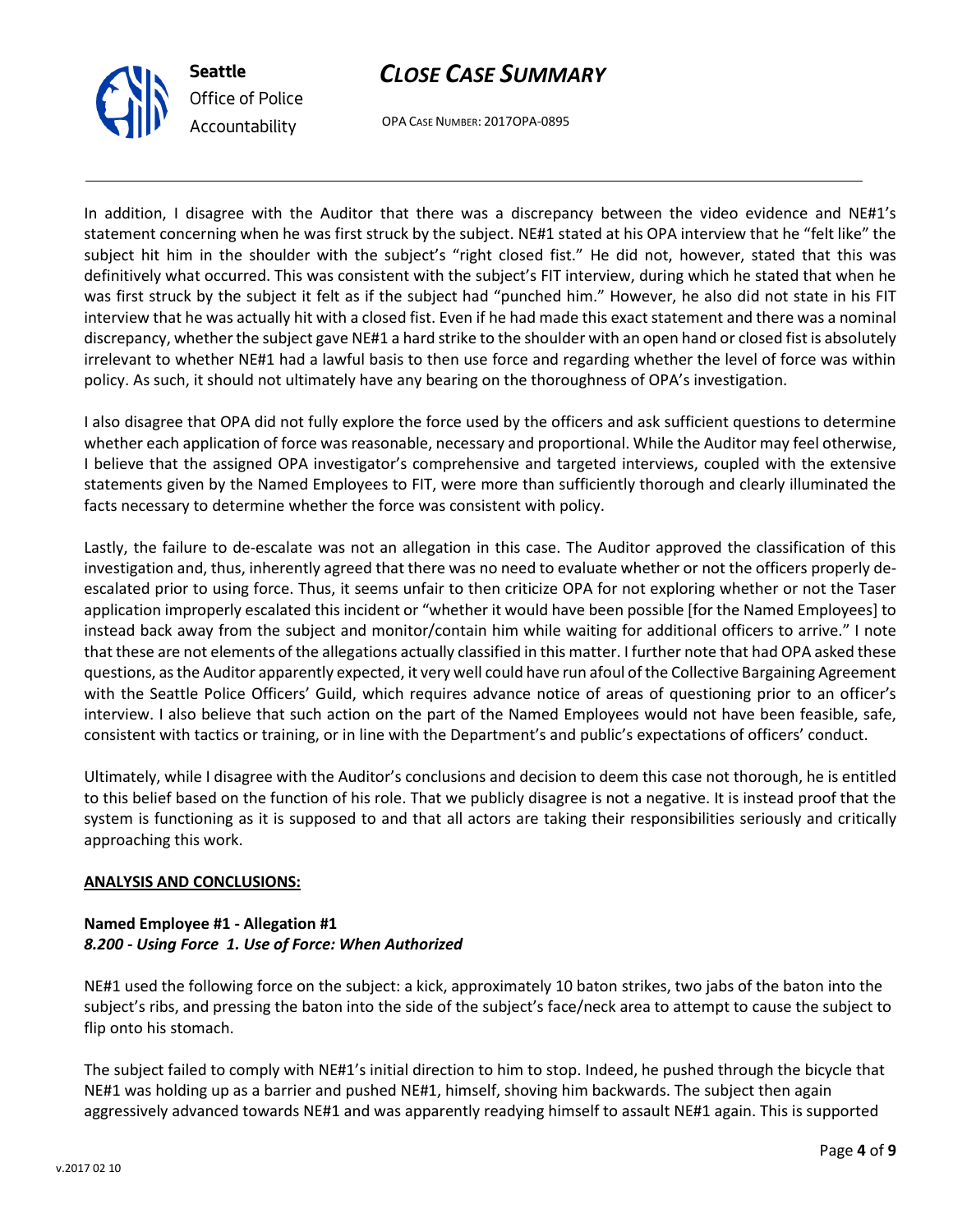



OPA CASE NUMBER: 2017OPA-0895

by the subject stating repeatedly "who wants it," and then taking a step towards NE#1. At this point, and after receiving a warning from NE#2, he was Tased. The subject remained prone on the ground for several seconds, but as soon as NE#1 moved towards him in order to take him into custody, the subject instantly turned his body towards NE#1 and lashed out at him. NE#1 responded by striking the subject with his baton several times in left arm/shoulder area and, when the subject continued to grab at him and try to stand up, NE#1 kicked at him once. This had little effect and the subject continued to struggle with, grab and flail at, and kick the officers. NE#1 poked at the subject twice with his baton in the side. NE#1 explained that this was purposed to stop the subject from grabbing his baton. NE#1 then reported that he observed the subject continue to resist and kick NE#2 and he made the decision to apply additional strikes with his baton to the subject's left arm/shoulder area. NE#1 then placed his baton at the junction of the subject's neck and chin and used it as "pain compliance" and a modified cross-face technique in order to try to flip the subject onto his stomach. I note that, even after this force, the subject continued to struggle and it was not until a third officer arrived that he was subdued.

SPD Policy 8.200(1) requires that force used by officers be reasonable, necessary and proportional. Whether force is reasonable depends "on the totality of the circumstances" known to the officers at the time of the force and must be balanced against "the rights of the subject, in light of the circumstances surrounding the event." (8.200(1).) The policy lists a number of factors that should be weighed when evaluating reasonableness. (*See id.*) Force is necessary where "no reasonably effective alternative appears to exist, and only then to the degree which is reasonable to effect a lawful purpose." (*Id.*) Lastly, the force used must be proportional to the threat posed to the officer. (*Id.*) These three factors and my conclusions as to each are outlined below.

#### *Reasonableness Factor*

With regard to this first element, I find that the force used was reasonable. At the time of the incident, the Named Employees were aware that the subject had been walking through traffic and assaulting or attempting to assault bicyclists. The officers were further aware that the subject was putting the entire public at risk with his behavior. The officers, like many of the civilian witnesses interviewed, opined that the subject was under the influence of narcotics. This was later proven to be true. The subject failed to comply with the officers' orders to stop and, instead, aggressively tried to push through them and assaulted NE#1. The subject continued to actively resist, grabbing and flailing at the officers, trying to get off the ground, and kicking NE#2. While there were two officers involved in this incident, the subject was larger than either of them and appeared stronger and was indisputably aggressive. While the force used by NE#1 seems, *on its face, to have been substantial, it had little to no effect on the subject. Moreover, this was the case even though the subject* was Tased multiple times. He continued to resist until a third officer arrived on the scene. The force used by NE#1 was ultimately reasonable to stop the subject from resisting, to prevent him from harming the officers or others, and to prevent him from escaping.

#### **Necessary Factor**

With regard to whether the force was necessary, as stated above, I find that the force used was a reasonable degree of force. I further find that NE#1 did not believe that he had any other reasonable alternatives other than that force. Lastly, I find that the force was necessary to achieve the lawful goal of placing the subject into custody and preventing further harm to the officers or others.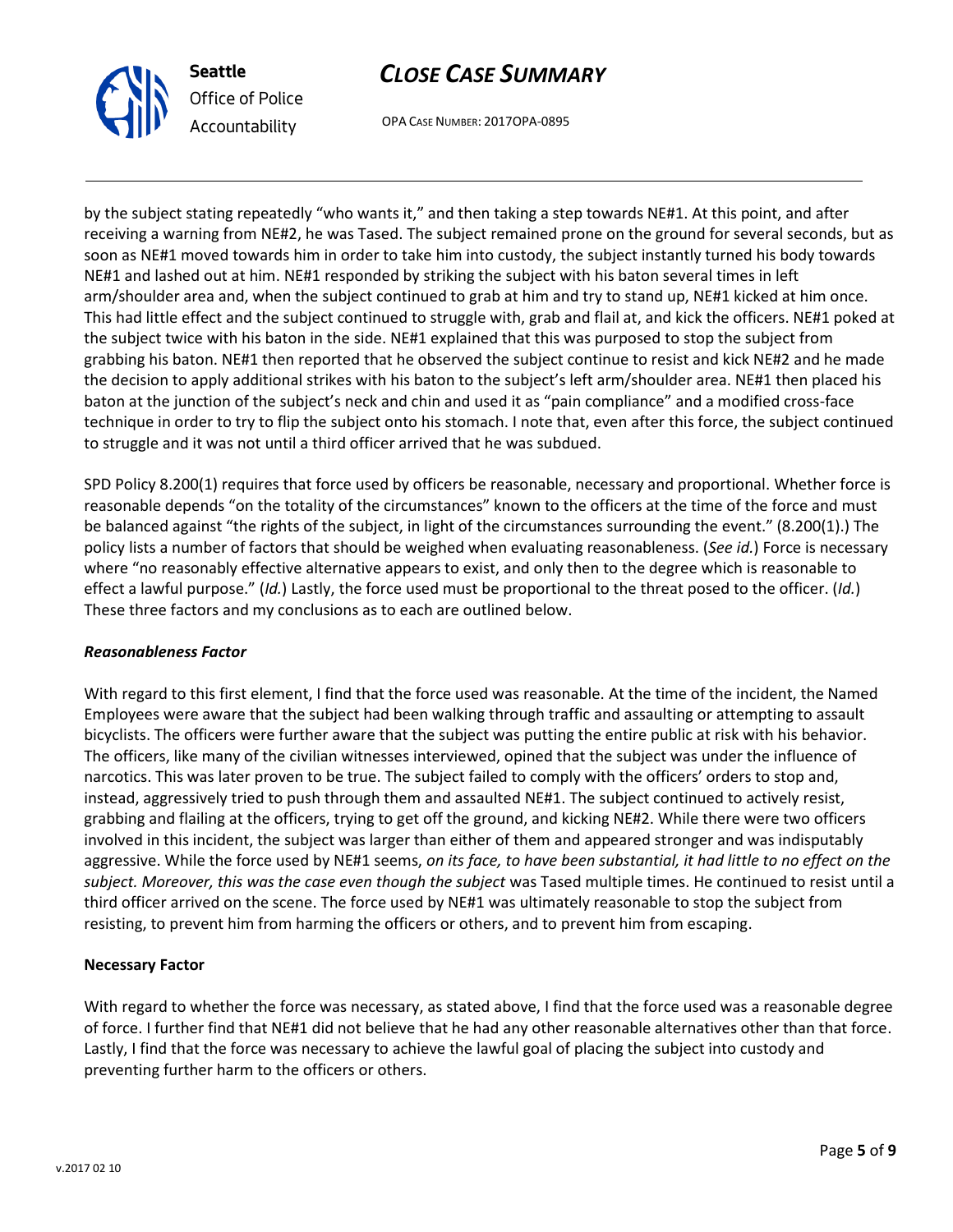OPA CASE NUMBER: 2017OPA-0895

#### **Proportionality Factor**

**Seattle**

*Office of Police Accountability*

Lastly, with regard to the proportionality of the force, I find that the force applied was proportional to the subject's conduct and the threat of harm facing the officers. The subject had previously been assaultive to civilians and continued that behavior towards the officers. A high level of force was proportional to the harm posed by the subject. Moreover, I note that, aside from the Taser dart that lodged into his hand, the subject's injuries were largely superficial.

For these reasons, I recommend that this allegation be Not Sustained – Lawful and Proper.

Recommended Finding: **Not Sustained (Lawful and Proper)**

#### **Named Employee #1 - Allegation #2**

## *8.300-POL-5 Use of Force - IMPACT WEAPONS 4. A Hard Strike to the Head With Any Impact Weapon, Including a Baton, Is Prohibited Unless Deadly Force is Justified*

SPD Policy 8.300-POL-5 prohibits a hard strike to the head with any impact weapon, including a baton, unless deadly force is justified. The policy has similar restrictions on baton strikes to the throat, neck, spine, groin or kidneys. The policy defines the preferred target areas as the arms, legs and torso. The policy recognizes that inadvertent strikes the head or other specified body areas may occur, but states that such mistaken blows "must be reported to ensure that all reasonable care was taken to avoid them."

In his statement to FIT, NE#1 estimated that he struck the subject approximately 10 times with his baton, but indicated that he did not believe that he hit the subject in the head, neck, throat, spine, groin or kidneys. He recalled that all of the strikes were to the subject's left forearm, upper arm and shoulder. NE#1 testified similarly during his OPA interview, wherein he stated that he believed that all of his strikes were to the subject's left arm and shoulder and that he did not intentionally target any other part of the subject's body. At his FIT interview, NE#1 also stated that he jabbed the subject twice in the ribs with his baton in order to stop the subject from grabbing the baton. He did not initially report this in his first OPA interview, but clarified in his second OPA interview that he also used this force.

The witness officer witnessed a number of the strikes, but not all. He stated that the strikes he observed were to the subject's arm and shoulder area. Moreover, from my review of the civilian witness interviews conducted by both OPA and FIT, I find no evidence that anyone identified that NE#1 struck the subject in the head or in another impermissible area with his baton.

The baton strikes were captured on video. The best view appears to be NE#1's BWV. From my review of that video, it does not appear that any of the baton strikes hit the subject in the head and that all were to his left arm and shoulder area. NE#2's ICV similarly does not reflect any baton strikes by NE#1 to the subject's head.

For these reasons, I recommend that this allegation be Not Sustained – Unfounded.

Recommended Finding: **Not Sustained (Unfounded)**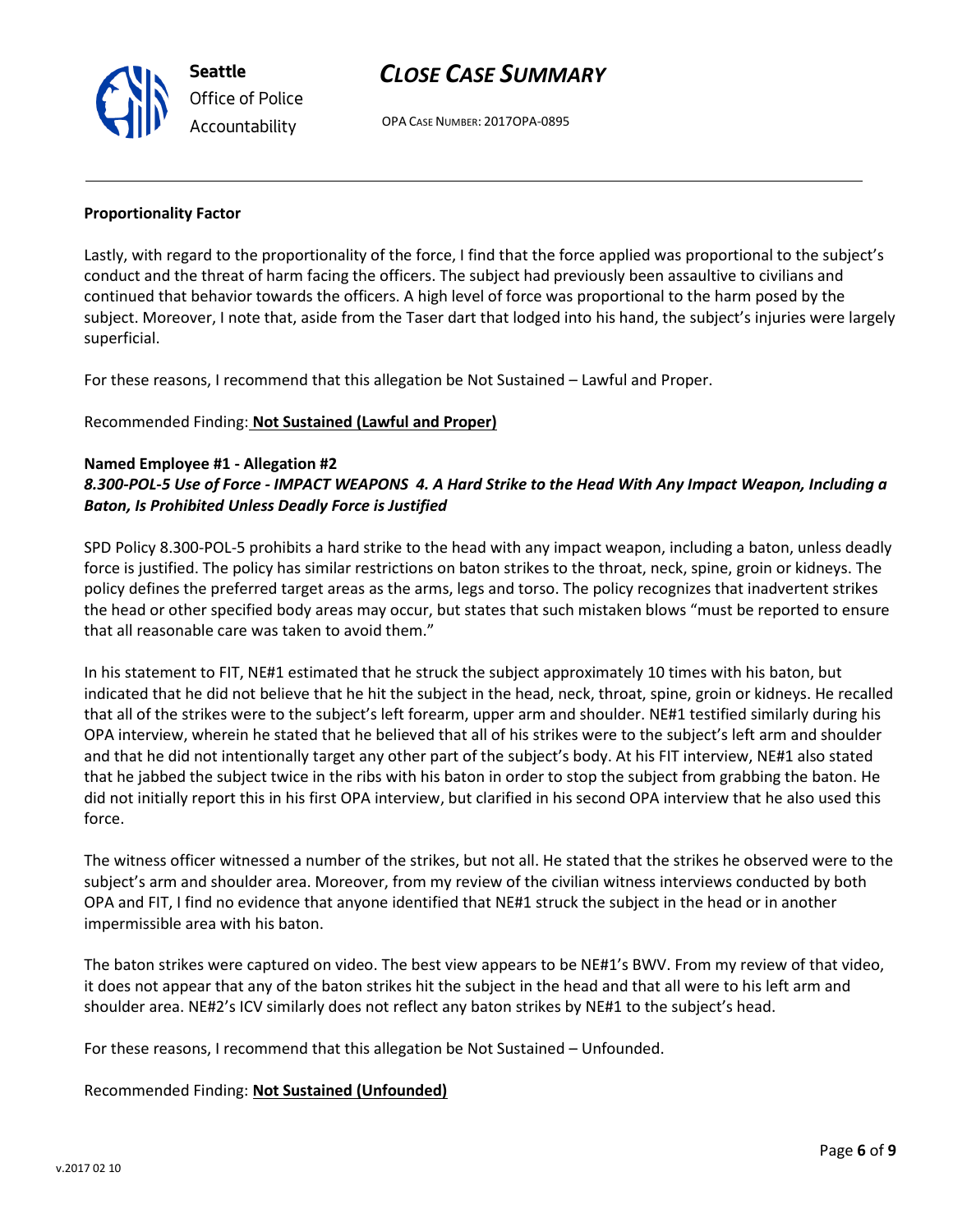

OPA CASE NUMBER: 2017OPA-0895

## **Named Employee #1 - Allegation #3**

## *8.300-POL-10 Use of Force - NECK AND CAROTID RESTRAINTS 1. Officers Are Prohibited From Using Neck and Carotid Restraints Except When Deadly Force is Justified*

SPD Policy 8.300-POL-10 governs the use of neck or carotid holds by SPD officers. The policy indicates that these tactics are strongly disfavored by the Department and may not be used unless deadly force would be justified. (SPD Policy 8.300-POL-10.) The policy further requires that the use of such tactics will result in a FIT investigation. (*Id*.) While the policy does not clearly define neck or carotid holds, it logically follows that they are purposeful applications of force by an officer to a subject's neck. Accordingly, I find that inadvertent contact with the neck that is not purposed to restrict an individual's' airway or breathing does not constitute a neck or carotid hold.

At his OPA interview, NE#1 explained that he held his baton against the subject's face as a form of "pain compliance" in order to get the subject to roll over onto his stomach. NE#1 contended that his intention was to use a modification of the cross-face hold that he was taught in training to use to flip someone over. In a report submitted to FIT, Lieutenant Brooks contended that it also appeared to him from watching the video that NE#1 was attempting such a technique. While Lieutenant Brooks explained that officers were not trained to effectuate this technique with a baton, he believed that, under the circumstances, it was a reasonable modification of NE#1's defensive tactics training. NE#1 stated that he did not apply a neck or carotid hold.

From my review of the video, I conclude that NE#1 held his baton at the top of the subject's neck by his back left cheekbone. It appeared to me that the baton was more on the subject's face than on the subject's neck. It further appeared to me that NE#1 did not push the baton down on the subject's neck but, instead, seemed to be pushing it under and behind the bottom of the subject's lower left cheekbone. NE#1's actions seemed to me to be consistent with trying to utilize the baton to try to push the subject onto his stomach. I find no evidence that this technique impacted the subject's breathing or even caused the subject pain. Moreover, I do not see anything to suggest that it was an improper neck or carotid hold as contemplated by this policy.

As such, I recommend that this allegation be Not Sustained – Unfounded.

## Recommended Finding: **Not Sustained (Unfounded)**

## **Named Employee #2 - Allegation #1** *8.200 - Using Force 1. Use of Force: When Authorized*

NE#2 reported using the following force on the subject: two knee strikes and five applications of his Taser (two of which were faults and the Taser was not actually deployed). Only the knee strikes are discussed here as the Taser applications are evaluated in the context of Allegations #2 and #3, below.

I find that NE#2's use of knee strikes was reasonable, necessary and proportional. NE#2 reported that the first force he used was the Taser, which initially worked in that it got the subject to the ground. However, after the five second cycle, the subject tried to get up and was aggressively physically resisting and subsequent usages of the Taser were not successful in stopping him from doing so. Based on the subject's resistance, the facts that they suspected the subject of assault and that he had already assaulted both officers, and the fact that the Taser was not working as a force option, NE#2 decided to knee the subject twice in order to subdue him.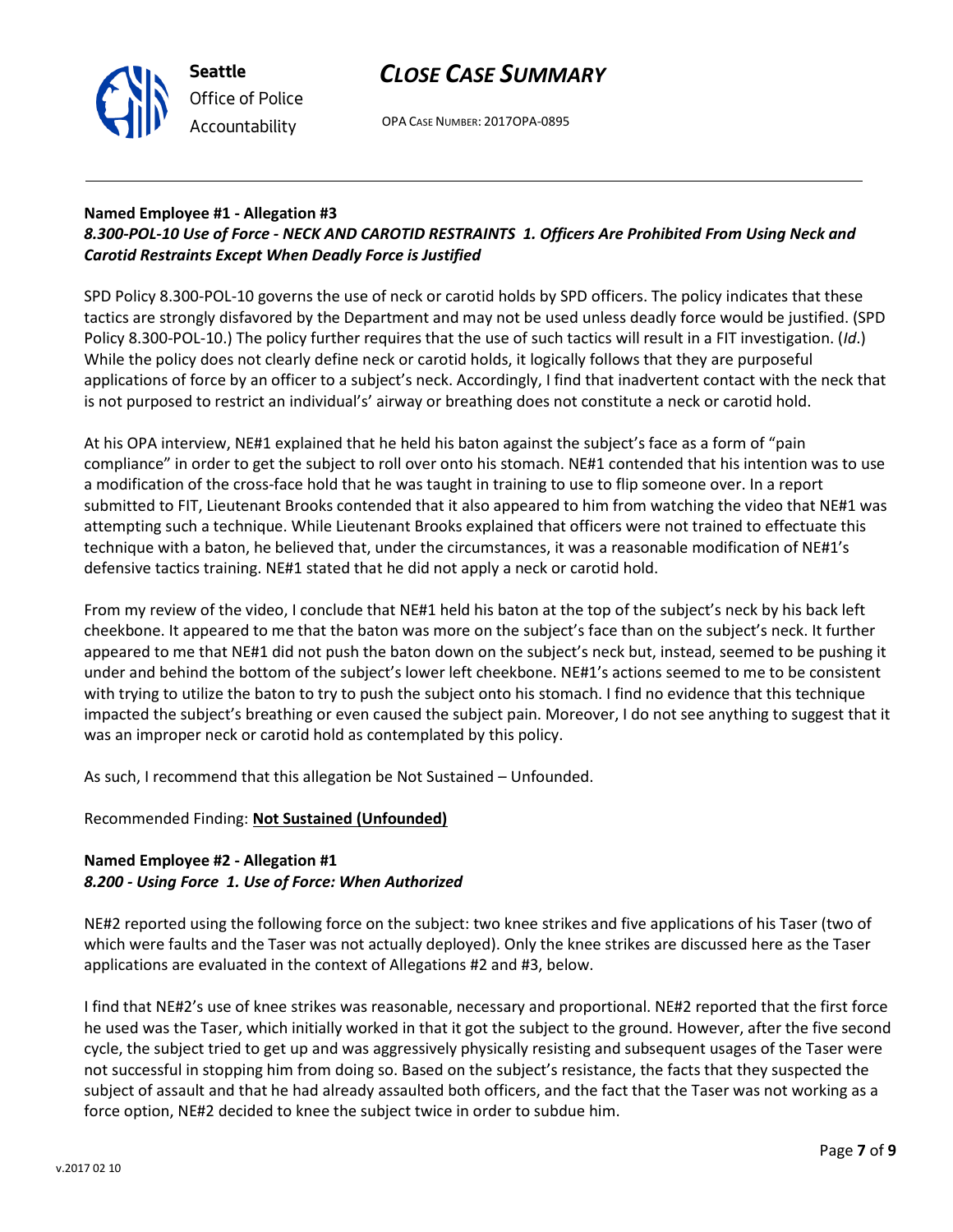

OPA CASE NUMBER: 2017OPA-0895

NE#2 noted, however, that this force was also ineffective and the subject continued to physically struggle against and attempt to assault the officers. NE#2 then made the decision to go back to the use of his Taser, which he was still holding, and which he viewed as the better force option.

The knee strikes were reasonable to prevent the subject from continuing to resist and assault the officers, to prevent him from placing other civilians and officers in danger, to control his body and place him under arrest, and to ensure that he did not escape. While other significant force was being used by NE#1, this force was also not stopping the subject's actions. As such, the knee strikes were warranted under the totality of the circumstances. The knee strikes were also necessary given that the Taser applications and the force being used by NE#1 was not stopping the subject's resistance. I find that NE#2 believed the strikes were his only reasonable alternative at that point and were needed to prevent further injury and effectuate the arrest. Lastly, I find that the knee strikes were proportional to the threat presented and violence used by the subject.

As such, I find the knee strikes to have been consistent with policy and I recommend that this allegation be Not Sustained – Lawful and Proper.

Recommended Finding: **Not Sustained (Lawful and Proper)**

## **Named Employee #2 - Allegation #2** *8.300-POL-3 Use of Force - CEW/CONDUCTED ELECTRICAL WEAPONS (TASER) 4. Officers Shall Only Deploy CEW When Objectively Reasonable*

SPD Policy 8.300-POL-3 concerns the use of Tasers. The policy mandates that Tasers may only be used when objectively reasonable, and refers to SPD Policy 8.000. (*See* SPD Policy 8.300-POL-3(4).) The policy specifically delineates two scenarios in which Taser use is appropriate: first, "when a subject causes an immediate threat of harm to the officer or others"; or second, "when public safety interests dictate that a subject needs to be taken into custody and the level of resistance by the subject is likely to cause injury to the officer or to the subject if hands on control tactics are used." (*Id.*) Notably, the policy is silent on the use of Tasers on fleeing subjects. (*See id*.)

I find that the initial use of the Taser in this incident was justified under both prongs of the policy. First, I find that the evidence indicated that there was an immediate threat of harm to the officers and others. The subject was suspected of assaulted bicyclists, was aggressive towards the officers virtually immediately upon seeing them, and did, in fact, threaten and harm the officers. Second, I find that the subject needed to be taken into custody and, based on the level of resistance presented by the subject upon his first contact with the officers it was likely that injury would be caused to both the officers and the subject were hands on tactics used. Unfortunately, the officers were required to go hands on with the subject anyway based on his level of resistance. However, the initial use of the Taser in this situation was absolutely warranted and proper under SPD's policy.

As such, I recommend that this allegation be Not Sustained – Lawful and Proper.

Recommended Finding: **Not Sustained (Lawful and Proper)**